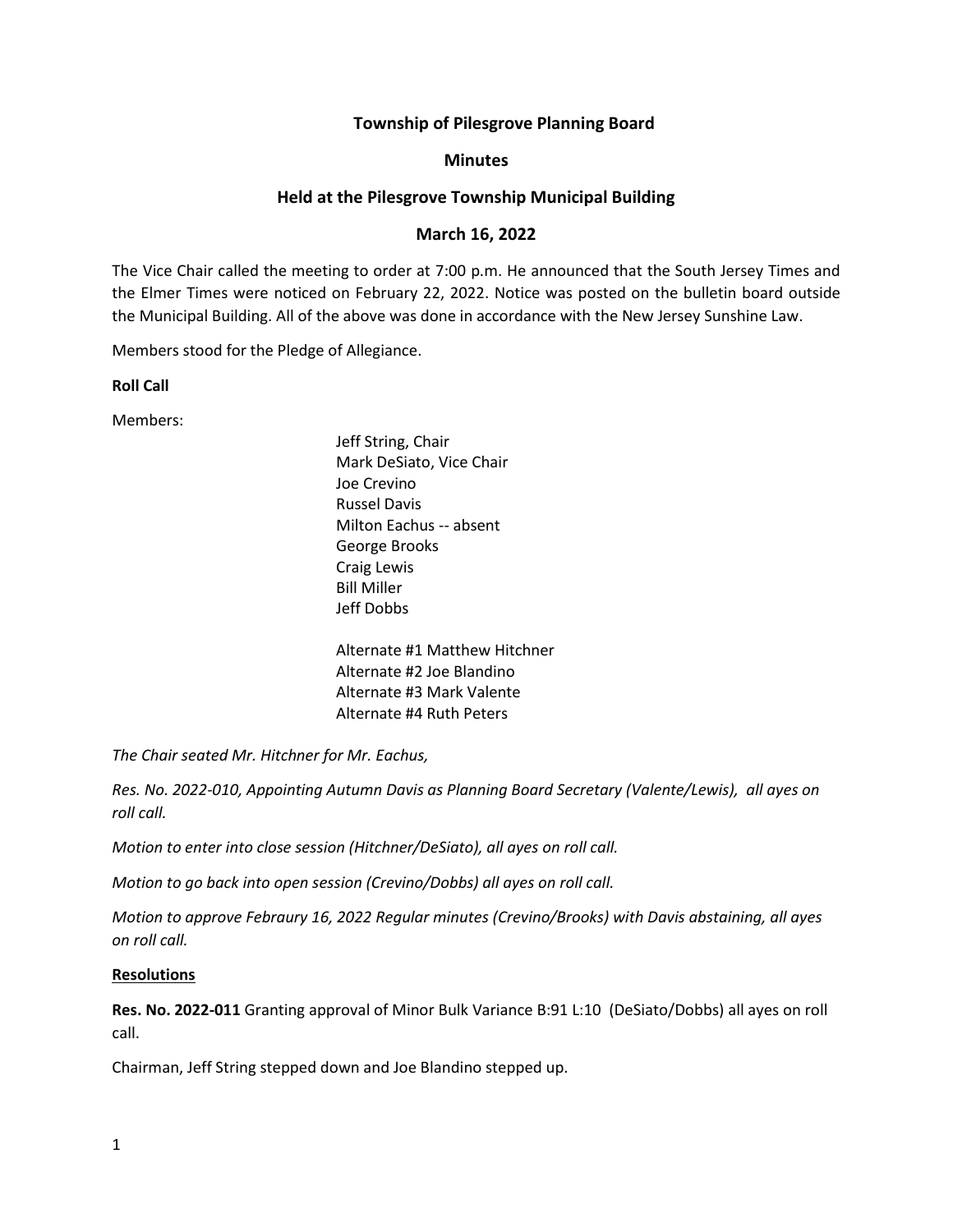### **Completeness Hearing**

North Point Dynamic-Preliminary and Final Site Plan B: 45 L: 1&7 application # 22-05.

Joe DiNicola swore in Dynamic Professionals and Planning Board Professionals.

Vice Chairman, DeSiato took over leading the meeting.

Randy Scheule reviewed his letter of completeness with the board and applicant. He noted there were multiple waivers requested, but he feels as though the waivers requested are acceptable.

Josh Sewald stated currently Dynamic is still waiting DOT and DEP approvals. He also stated an updated tax certificate will be sent to the Board Secretary.

Jim McKelvie reviewed his report and also stated there are multiple waivers requested. The water utility agreement between New Jersey American Water and the Township is still being worked out. He also stated that the environmental assessment was submitted. Mr. McKelvie stated the application can be deemed completed, but may need some revision.

Josh Sewald stated he will provide everything the Board needs to complete their application as they receive the documents from different State Departments. He stated most of the waivers discussed are only temporary waivers.

DeSiato opened questions to the Board Members.

Mr. Miller asked the applicant to confirm what lot this is for considering the subdivision has not been completed yet and it is hard to follow. And Mr. Miller asked about the water main and if in the future it could be used to service other lots.

The subdivision application will take place next month. The water main will be no larger than 16inches and no other properties can tie into a pipe that size.

DeSiato asked DiNicola if he had any concerns or recommendations on the waivers or items missing. DiNicola stated that the items missing will not change the plans currently presented. In his opinion he said all things missing can be a conditional of approval in the resolution.

Motion by Crevino, second by Dobbs to approve North Point Dynamic's application for Preliminary and Final Site Plan for B:45 L:1 &7 complete with the understanding the applicant will work to meet the Boards satisfaction on all items needed. Ayes all on roll call.

### **Public Hearing, New and Continued**

None.

# **Discussion**

1) Application Packet: The Planner discussed changes to the Planning Board's application packet, which he distributed. The instructions are in final form, as is the checklist for applicants to move forward.

Motion by DeSiato, second by Crevino to approve the updated Application Packet. Ayes All.